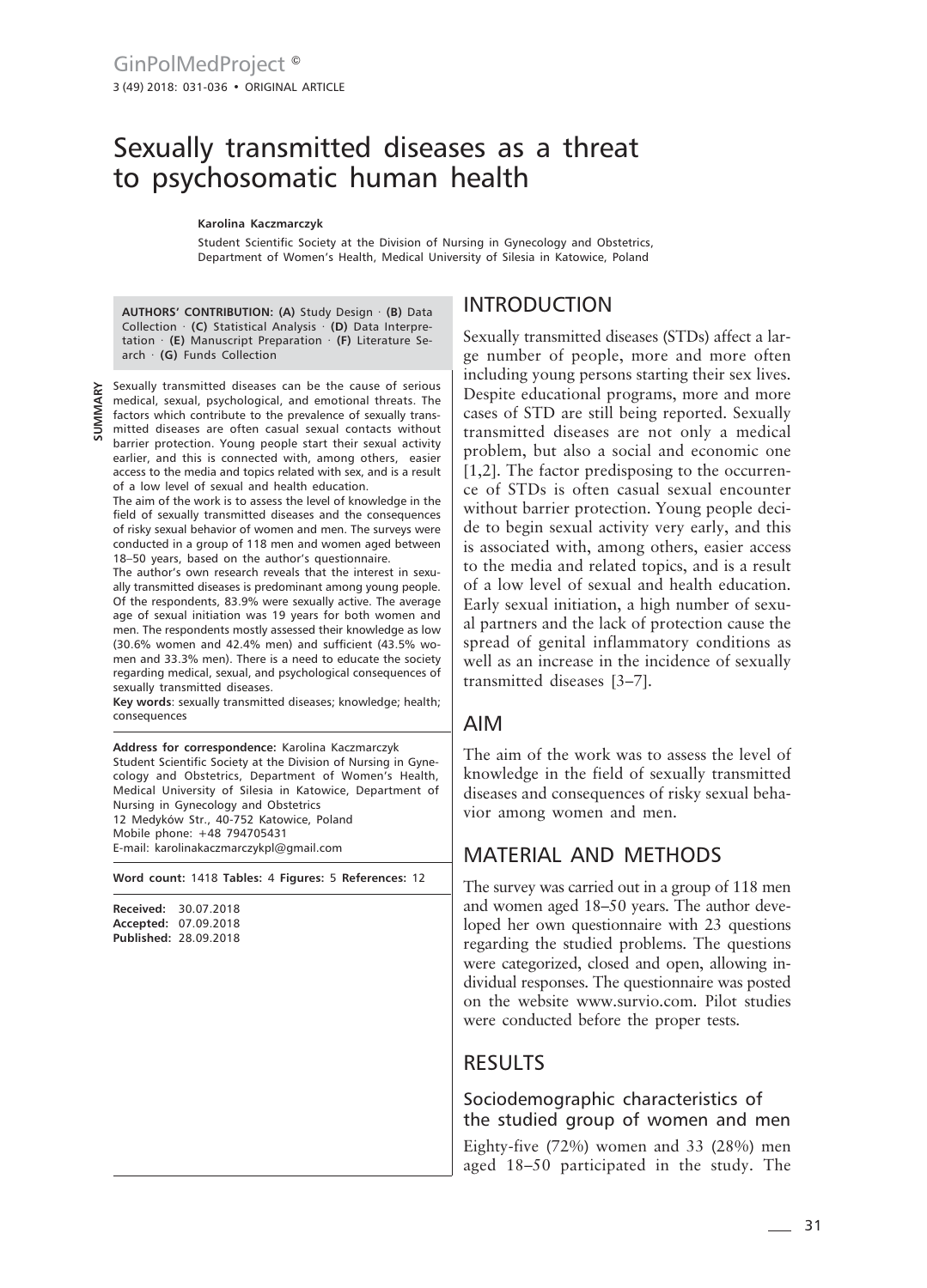majority of them were in the 18–29 age group (61.1% of women and 63.6% of men). Higher education was declared by 44.7% of women and 42.5% of men, and secondary education by 30.6% of women and 18.2% of men. As for the type of relationship, 35.3% of women and 42.4% of men declared informal relationships, 41.2% of women and 21.2% of men were married, and 23.5% of women and 36.4% men were single. Most of them lived in urban areas (60% of women and 63.6% of men).

### Characteristics of the studied group of women and men based on sexual activity

The study group included 94.1% of women and 93.9% of men of heterosexual orientation, 1.2% of homosexuals, and 4.7% of women and

6.1% men with bisexual orientation. The vast majority of women (83.5%) and men (84.8%) were sexually active (Figure 1). Sexual initiation before the age of 18 years was declared by 49.4% of women and 51.5% of men (Figure 2).

Having one sexual partner was declared by 37.6% of women and 27.3% of men. A sexual relationship with 2–3 people was declared by 27.1% of women and 36.4% of men, while 22.4 % of women and 27.3% of men had 4 or more partners (Tab.1).

### The level of knowledge on sexually transmitted diseases in the studied group (women and men)

The state of knowledge on sexually transmitted diseases in the studied women and men is illustrated in Table 2. The highest level of social



| Tab. 1. Number of sexual partners | Sex<br>Number<br>of sexual partners | Women |      | Men |      |
|-----------------------------------|-------------------------------------|-------|------|-----|------|
|                                   |                                     | n     | $\%$ | n   | $\%$ |
|                                   |                                     |       | 12.9 |     | 9.1  |
|                                   |                                     | 32    | 37.6 | 9   | 27.3 |
|                                   | $2 - 3$                             | 23    | 27.1 | 12  | 36.4 |
|                                   | >4                                  | 19    | 22.4 | 9   | 27.3 |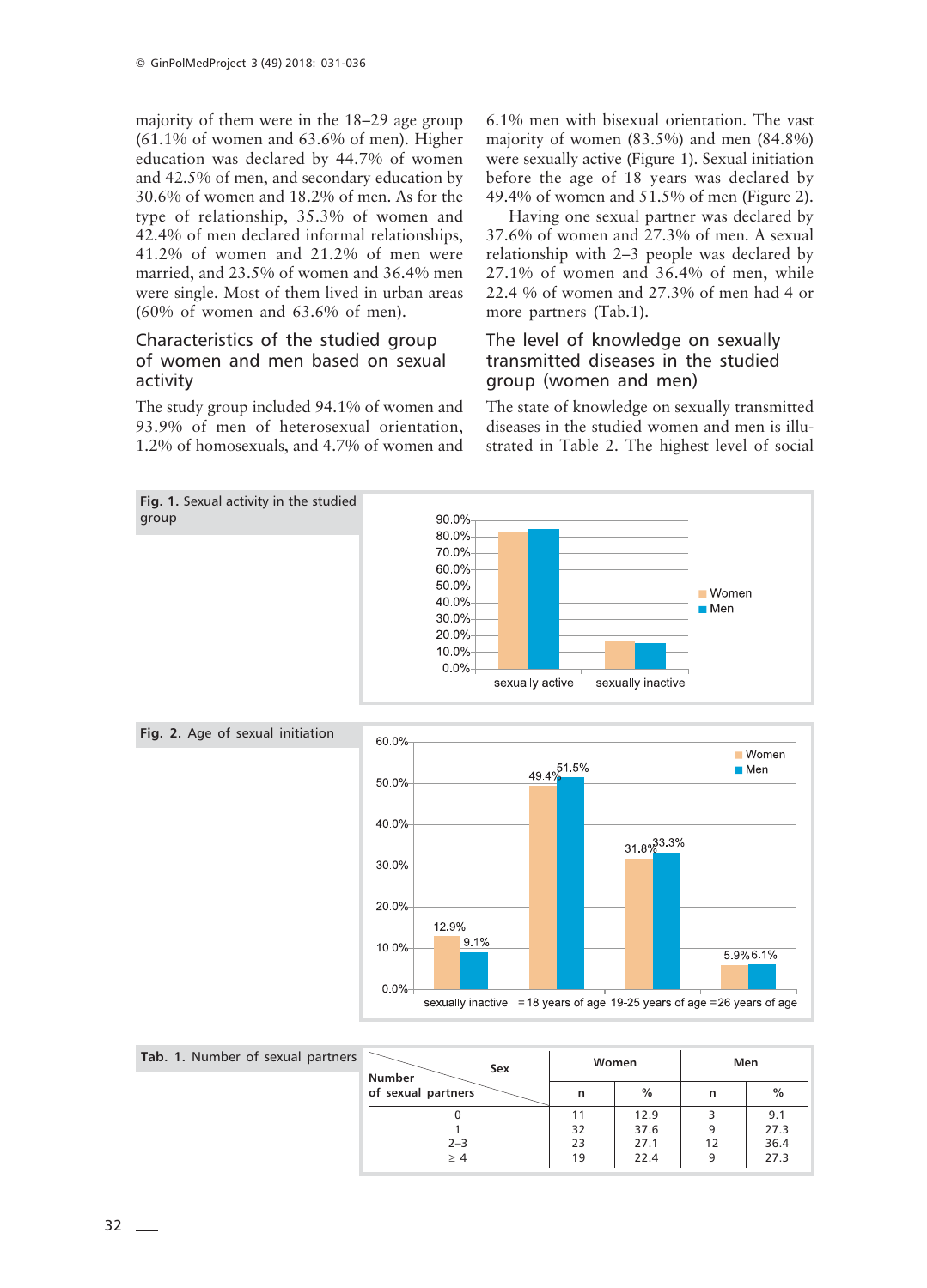awareness concerned AIDS in both women and men.

The knowledge of factors and risky behaviors conducive to the occurrence of sexually transmitted infections is presented in Table 3.

Among the consequences of risky sexual behaviors, the respondents most frequently mentioned: sexually transmitted diseases (83.5% of women and 75.8% of men), unplanned pregnancy (41.2% of women and 27.3% of men), mental disorders, depression (8,2% of women and 12.1% of men), death (3.5% of women and 12.1% of men), relationship breakdown (3.5% of women and 9.1% of men), and long-term and expensive treatment (2.4 % of women and 6.1% of men). All categories of answers are presented in figures 3 and 4.

The state of knowledge on the prevention of sexually transmitted diseases is comparable among women and men. Condom use was most often indicated (92.9% of women, 93.9% of men). Another preventive measure often reported by the respondents was the avoidance of accidental sexual contact (88.2% of women and

| <b>Tab. 2.</b> The state of knowledge of<br>the respondents when it comes to<br>sexually transmitted diseases | Sexually<br>transmitted<br>diseases | Women |               | Men |      |
|---------------------------------------------------------------------------------------------------------------|-------------------------------------|-------|---------------|-----|------|
|                                                                                                               |                                     | n     | $\frac{0}{0}$ | n   | $\%$ |
|                                                                                                               | Syphilis                            | 74    | 87,1          | 27  | 81,8 |
|                                                                                                               | <b>AIDS</b>                         | 80    | 94,1          | 31  | 93,9 |
|                                                                                                               | Viral hepatitis type B              | 24    | 28,2          | 7   | 21,2 |
|                                                                                                               | Viral hepatitis type C              | 27    | 31,8          | 9   | 27,3 |
|                                                                                                               | Genital herpes                      | 79    | 92,9          | 27  | 81,8 |
|                                                                                                               | Anogenital venereal warts           | 20    | 23,5          | 5   | 15,2 |
|                                                                                                               | Venereal ulcer                      | 9     | 10.6          | 4   | 12,1 |
|                                                                                                               | Gonorrhea                           | 78    | 91,8          | 27  | 81,8 |
|                                                                                                               | Vaginal yeast infection             | 53    | 62,4          | 13  | 39,4 |
|                                                                                                               | HPV (human papillomavirus)          | 60    | 70.6          | 11  | 33,3 |
|                                                                                                               | Venereal lymphogranuloma            | 42    | 49,4          | 7   | 21,2 |
|                                                                                                               | Inguinal granuloma                  | 14    | 16,5          | 5   | 15,2 |
|                                                                                                               | Phthiriasis                         | 53    | 62,4          | 20  | 60,6 |
|                                                                                                               | Sarcoptic acariasis                 | 53    | 38,8          | 14  | 42,4 |
|                                                                                                               | Chlamydia                           | 44    | 51,8          | 14  | 42,4 |

| Tab. 3. Factors and behaviors con-<br>ductive to the occurrence of sexually<br>transmitted diseases in the opinion of | Factors and risky behaviors<br>favoring the occurrence<br>of STD | Women |               | Men |               |
|-----------------------------------------------------------------------------------------------------------------------|------------------------------------------------------------------|-------|---------------|-----|---------------|
|                                                                                                                       |                                                                  | n     | $\frac{0}{0}$ | n   | $\frac{0}{0}$ |
| the surveyed women and men                                                                                            | Frequent changes of sexual<br>partners                           | 84    | 98.8%         | 32  | 97.0%         |
|                                                                                                                       | Prostitution                                                     | 75    | 88.2%         | 28  | 84.8%         |
|                                                                                                                       | Genital intercourse, anal, oral<br>- without protection          | 70    | 82.4%         | 27  | 81.8%         |
|                                                                                                                       | Inappropriate genital hygiene                                    | 50    | 58.8%         | 25  | 75.8%         |
|                                                                                                                       | Using the same underwear,<br>towels, cleaning agents             | 40    | 47.1%         | 13  | 39.4%         |
|                                                                                                                       | .                                                                | .     |               |     |               |



**Fig. 3.** Consequences of risky sexual behavior in the opinion of women

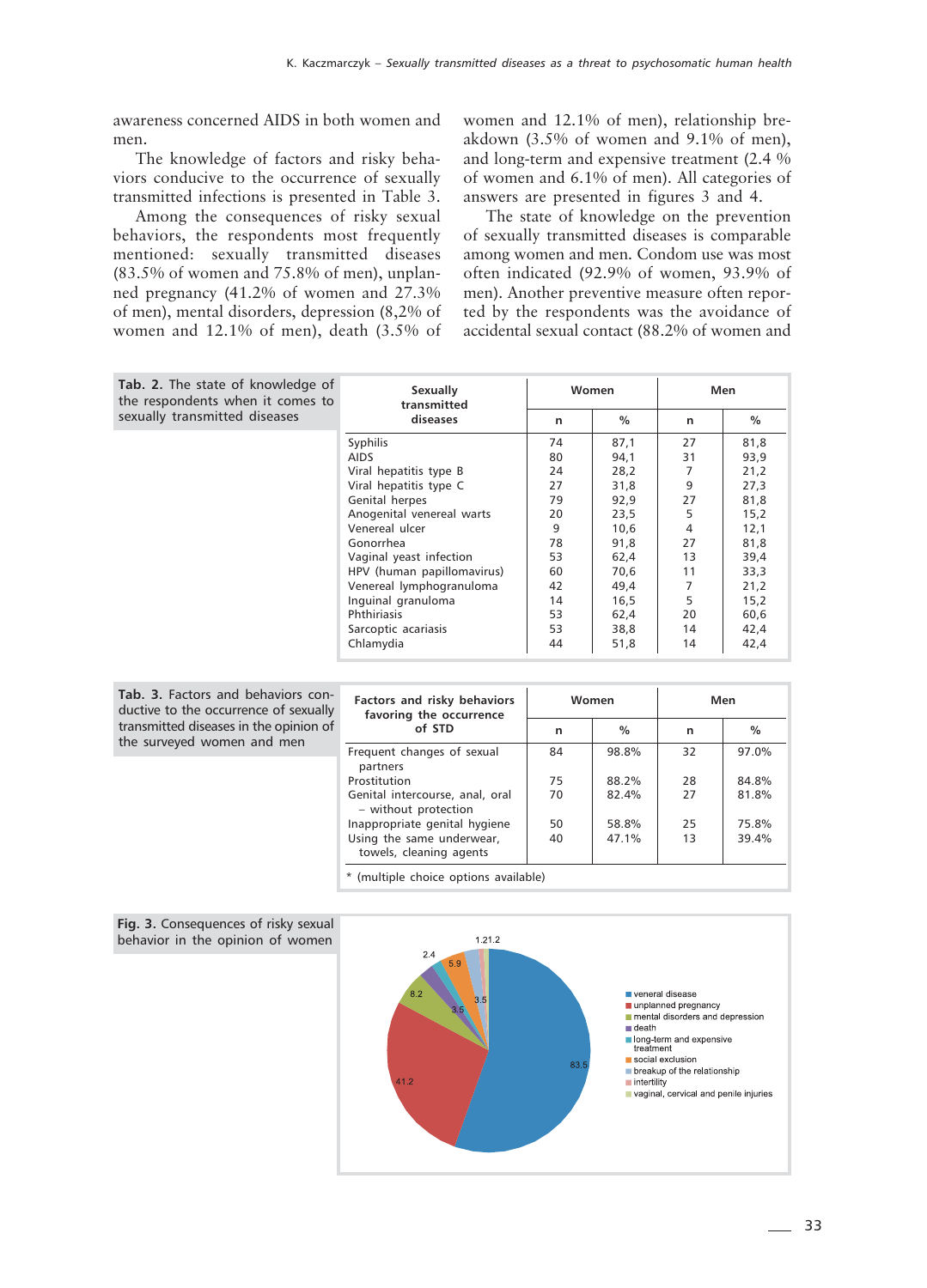87.9% of men), and appropriate hygiene (37.9% of women, 60.6% of men). A low percentage of women (4.7%) and men (9.1%) provided other methods of protection from STD infection, such as: examination of the partner before commencement of sexual intercourse, observation of possible symptoms, or regular check-ups with a gynecologist (Tab. 4).

Figure 5 presents the assessment of knowledge on sexually transmitted diseases among the respondents.

The respondents assessed their knowledge on a scale from 0 to 5. The following interpretations were adopted: the lack of knowledge (0), a low level of knowledge (1–2), sufficient (3), good (4) and very good (the highest state of knowledge) (5). Knowledge at a low level (score 1.2) was declared by 30.6% of women and 42.4% of men. The highest percentage of respondents declared their knowledge to be at a sufficient level (score 3): 43.5% of women and 33.3% of men. A good level of knowledge



| nen and<br>of sexu- | Preventive action                                       | Women |      | Men |      |  |
|---------------------|---------------------------------------------------------|-------|------|-----|------|--|
|                     |                                                         | n     | $\%$ | n   | $\%$ |  |
|                     | Condom                                                  | 79    | 92.9 | 31  | 93.9 |  |
|                     | Avoiding accidental sexual<br>contact                   | 75    | 88.2 | 29  | 87.9 |  |
|                     | Appropriate hygiene                                     | 32    | 37.6 | 20  | 60.6 |  |
|                     | Vaginal diaphragm                                       | 8     | 9.4  | 6   | 18.2 |  |
|                     | Cervical cap                                            | 6     | 7.1  |     |      |  |
|                     | IUD - intrauterine device                               |       | 2.4  |     | 6.1  |  |
|                     | Pharmacological contraception                           | 4     | 4.7  |     | 15.2 |  |
|                     | Other (medical examination,<br>observation of symptoms) | 4     | 4.7  | 3   | 9.1  |  |



Tab. 4. Knowledge of wor men about the prevention  $n$  ally transmitted diseases

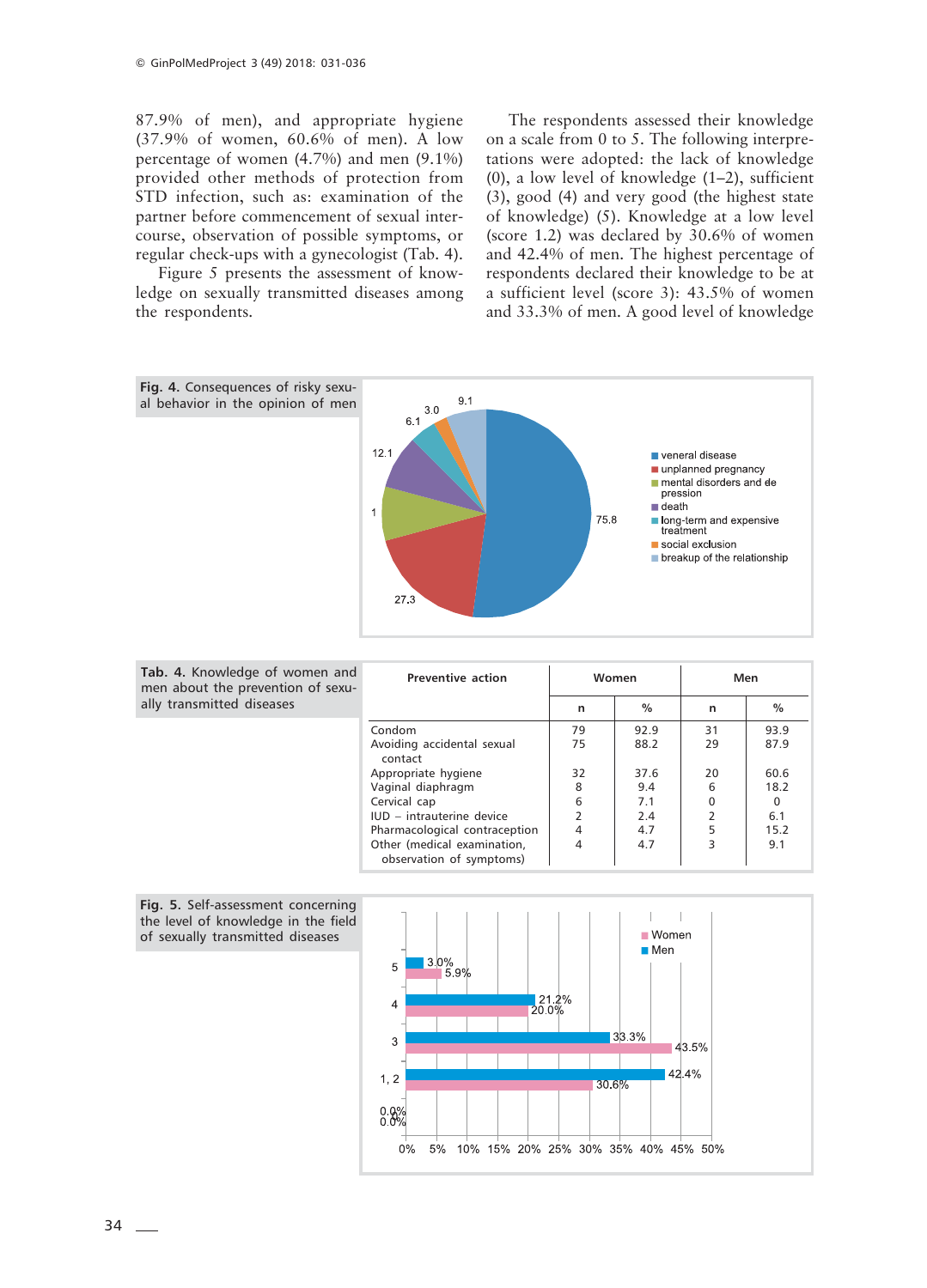(4) was declared by 20% of women and 21.2% of men, while 5.9% of women and 3% of men stated that their knowledge was very good (5) (Fig. 5).

### **DISCUSSION**

Sexually transmitted diseases can cause serious medical, sexual, psychological, and emotional consequences. Medical problems, such as pain, vaginal discharge, skin problems, dysuria, and others, force the patient to consult a doctor and implement immediate pharmacological treatment. However, STDs are very often also a cause of psychological dysfunctions. Lew-Starowicz and others point out that sexually transmitted diseases, especially undiagnosed, can cause sexological consequences: orgasm disorders, problems with desire and excitement, loss of selfesteem, or disintegration of relationships [7]. In own studies, the occurrence of mental disorders and depression as a consequence of STD was indicated by 8.2% of women and 12.1% of men, and disintegration of a relationship was reported by 3.5% of women and 9.1% of men.

The risk of contracting sexually transmitted diseases increases with the number of partners, frequency of sexual partner changes, and the number of casual sexual contacts [5,8]. It also depends on sexual preferences, and on the type of sexual intercourse. The awareness of the Polish society in this area is diverse. In the analyzed research material, the vast majority of women and men were highly aware of the fact that risky behaviors favor the occurrence of STD. The present research confirms that the interest in sexually transmitted diseases is predominant among young people. Of the respondents, 83.9% were sexually active. The average age of sexual initiation was 19 years for both women and men. Many publications emphasize the initiation of sexual activity at a very early age [5,7,9,10]. According to literature data, the average age of sexual initiation in Central and Western Europe is 17–18 years, while in Eastern Europe: 20 years [10]. In the analyzed studies, 49.4% of women and 51.8% of men started sexual activity below 18 years of age. The early age of sexual initiation is one of the most common risky sexual behaviors. Sexually transmitted infections and diseases are a result of early sexual initiation, frequent change of partners, low knowledge about hygiene and preventive healthcare [6]. One of the effective methods of protection against STD is a permanent relationship. Although in the present study 98.8% of women and 97% of men indicated frequent changes of sexual partners as the main risky behavior favoring the occurrence of STD, at the same time a high percentage of respondents prefer having more than one partner. A sexual relationship with 2–3 partners was declared by 27.1% of women and 36.4% of men.

Having 4 and more partners was declared by 22.4% of women and 27.3% of men. In the present study, the main risk of accidental sexual contacts according to the respondents was the possibility of contracting STD and an unplanned pregnancy. According to other authors, young people report only unscheduled pregnancy as the main threat of risky sexual behavior [10].

Due to a significant increase in STD cases in recent years, many authors draw attention to sexual consequences of sexually transmitted diseases and to the need to promote sexual health and educational programs in this area [5,7,11,12]. According to the self-assessment of the respondents, the level of knowledge about sexually transmitted diseases is low (30.6% of women and 42.4% of men) or sufficient (33.3% of women and 43.5% of men). In studies by Olejniczak and others, 80% of men declared sufficient level of knowledge [2]. The present study confirms the necessity to undertake educational activities.

### **CONCLUSIONS**

A low level of knowledge about sexually transmitted diseases, as perceived by the respondents, indicates the need for educating the society in this area and creating effective preventive programs.